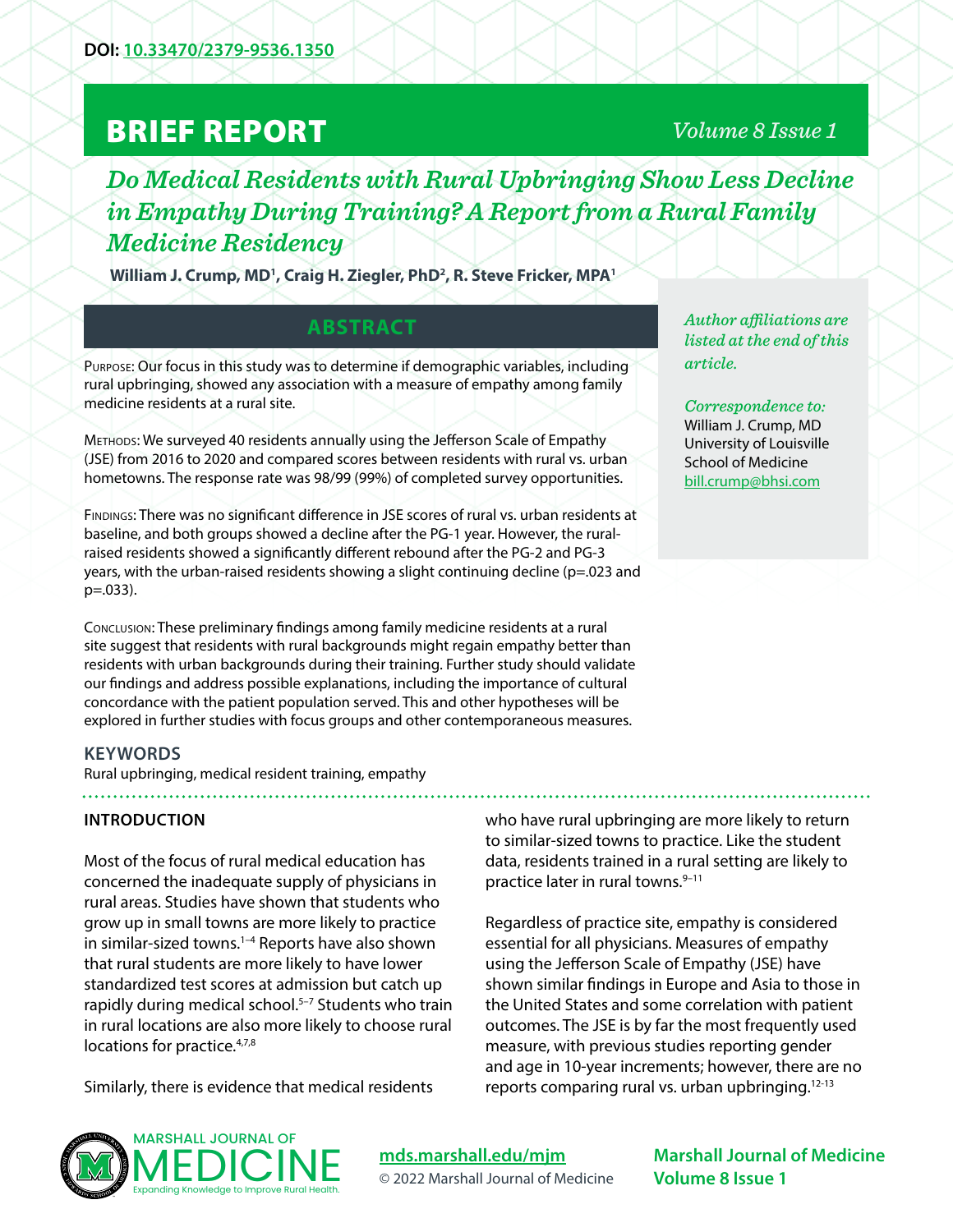We recently began to report a longitudinal study that collected six years of empathy measures from medical students based at our rural, regional campus using the JSE. Compared to students who trained in urban environments, we found that our students started medical school with similar JSE scores but showed significantly higher empathy scores after the second and third years of medical school compared to urban campuses, where students declined significantly.14

We recently reported a summary of all studies using the JSE among American residencies and compared the total JSE scores of our longitudinal residency study to these.<sup>15,16</sup> Previous studies showed a decline in JSE score across the training period; however, these were cross-sectional, and all were urban sites. Our study was one of only two published designs that allowed us to do longitudinal analysis with individually-paired results, while others were only reports of means. In that previous study, we found by using paired analysis among our residents, about one-third showed little change across the training years, and 22% increased their JSE scores.15 We concluded that empathy measures vary among subsets of residents, with some drifting downward to cynicism, others recovering, and some increasing measures of empathy across training.

Driven by those findings, the purpose of this study was to determine if we could explain the difference in the subsets by gender, as previous studies among medical students had shown that women had higher total JSE scores.<sup>13</sup> We also hypothesized that older residents with more life experience prior to beginning residency might have higher scores, and we wondered if ethnicity might be associated as well. Given our site's focus on rural training, we included rural upbringing as a demographic variable.

## **METHODS**

## SETTING AND PARTICIPANTS

Our program is based in a town of 20,000 in a rural area in the upper southeast, with six residents in each year, with no other residencies in town. It began in 1971, becoming the 85th family medicine program in the United States and the first in the state.17 The mission is focused on providing rural family

physicians for our region. At the last report, 49% of graduates remain in rural practice, and 41% were practicing within 100 miles of the program. The host hospital is part of a statewide system, with 312 licensed beds and 140 in operation. At last report, there were 5,189 annual discharges, 26,000 ED visits, 40,000 outpatient visits, and 640 births. The site is also host for our regional rural medical school campus, with the main campus in a metropolitan community 160 miles away.4

Beginning in 2016, 40 residents who were born in the U.S. and could have their hometown classified completed the empathy survey either just as the new academic year began or just as it ended, resulting in an annual survey for each resident. This allowed a measure of potential changes across training classes as training progressed. Each survey had the resident's name included for later matching to demographic variables, and residents placed the completed surveys into an envelope confidentially. Participants were assured that a research assistant unknown to them would then assign their ID number, and subsequently, no one would be able to connect their responses to their name. The host hospital IRB designated the project as exempt.

#### Instrument and Procedures

The JSE has 20 items, each ranked on a Likert scale from 1 to 7, with higher scores representing more measured empathy. It has reversed items that are accounted for in the total scoring. Subscales are not reported, and it has a normal distribution.<sup>13</sup> The JSE has been used previously to assess changes during residency training in a cross-sectional fashion, as we did in this study.<sup>18-20</sup>

Each resident completed the JSE annually, including a baseline as their residency began. In a crosssectional analysis, each training year was considered individually, and there was no matching by individual resident in this study. The results reported by year of training included those in the graduating classes of 2016-2023, with the full complement of all four surveys reported within each cross-section for the classes of 2019-2020. We drew resident self-reported demographics and hometowns from their applications and summarized these using



**[mds.marshall.edu/mjm](https://mds.marshall.edu/mjm/)** © 2022 Marshall Journal of Medicine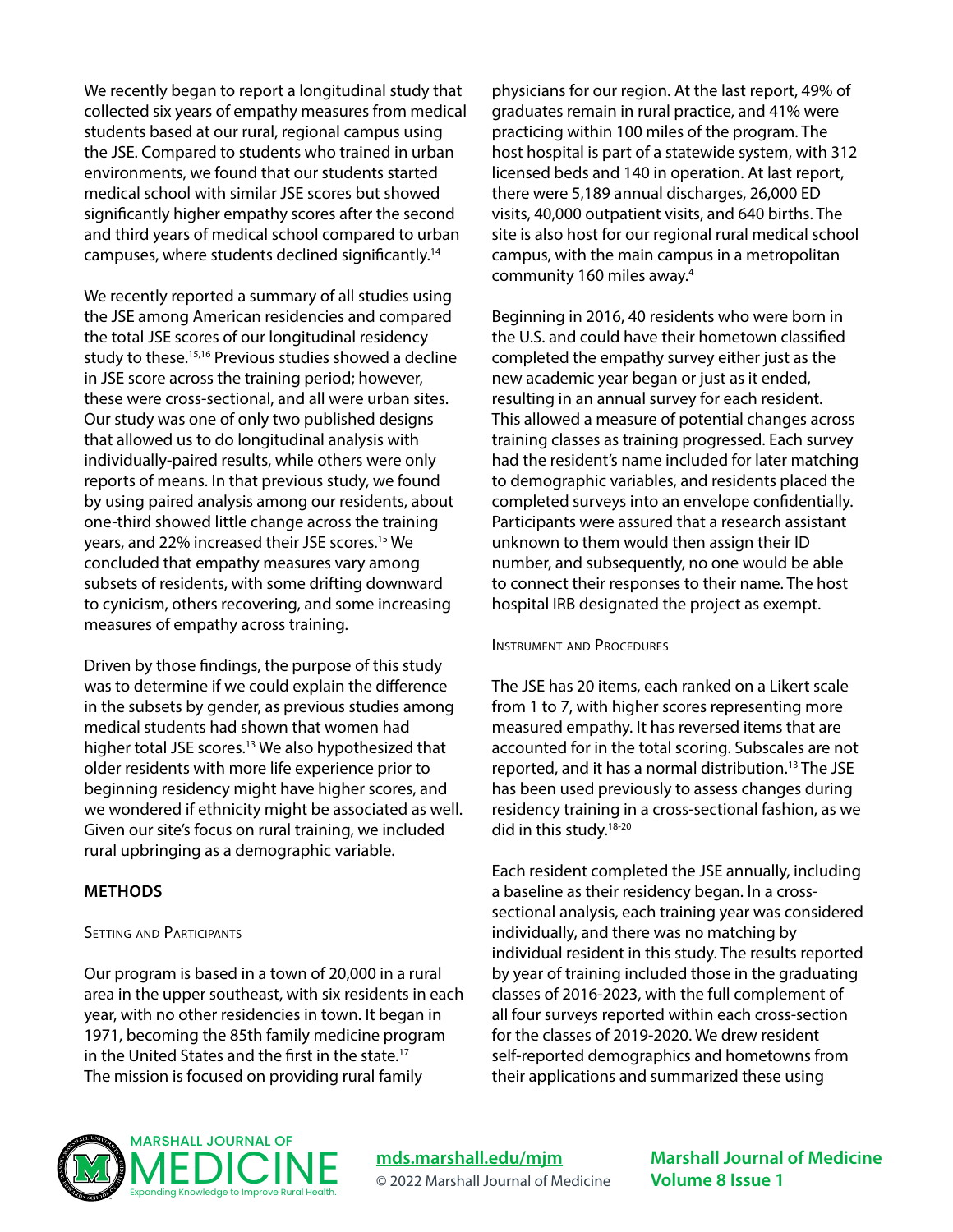#### frequencies and percentages.

#### **VARIABLES**

Each JSE score was allocated to the postgraduate year just completed, with results from a range of 23-27 residents available for each training year. As independent variables, we included gender as male or female, race/ethnicity as White, Asian, or Hispanic (no African Americans were in residency program during the study years), age as less than 29 or 29 and over at the time of residency entry, and rural or urban upbringing, defining rural as a hometown population of <30,000 and a non-metro Rural-Urban Continuum Code (RUCC).21

#### Analysis

Histograms for baseline, post-PGY 1, post-PGY 2, and post-PGY 3 scores were examined, along with the mean, median, standard deviation, skewness, and kurtosis. Histograms showed a normal distribution for all training years (including baseline) and no skewness or kurtosis, except for post-PGY 2, where there was a slightly platykurtic distribution. Demographics were tabulated using frequency and percentages.

A one-way analysis of variance (ANOVA) was used to test differences

each training period using either Welch's t-tests or a one-way ANOVA with Welch's correction. We used the Fisher-Freeman-Halton chi-square Exact test to compare rural versus urban upbringing with the demographic variables.

We used a bar graph to display differences in JSE mean scores by training year. A similar bar graph was used to show the JSE total mean score by rural versus urban upbringing for each training year. We used IBM SPSS Statistics for Windows (version 26.0, 2019, IBM Corporation, Armonk, NY, 877-426-6006) and the website statpages.info20 to analyze the data. We created figures with the R package ggplot2.<sup>22</sup> Statistical significance was set by convention at p  $< 0.05.$ 

#### **RESULTS**

One resident missed completing a post-PG-2 survey during the study period because of an extended leave. All others completed the survey per an annual administrative routine, making the final response rate 98 of 99 opportunities (99%).

The demographics of all the residents included in this study, regardless of training year, are shown in table 1. National demographics for race and rurality

**TABLE 1.** Demographics of Residents (N=40)

<sup>a</sup>Rural was defined as a hometown population of <30,000 and a non-metro Rural-Urban Continuum

across training years using a Welch correction. Data for the analysis was not matched, as residents might have completed the JSE at some training years but not during other periods. Hence, a matching analysis would have led to the elimination of most observations.

| Gender          | Males [Freq $(\%)$ ] | 26 | (65%)    |
|-----------------|----------------------|----|----------|
|                 | Females [Freq (%)]   | 14 | (35%)    |
|                 |                      |    |          |
| Race            | White $[Freq (%)]$   | 21 | (53%)    |
|                 | Asian [Freq $(\%)$ ] | 15 | (38%)    |
|                 | Hispanic [Freq (%)]  | 4  | $(10\%)$ |
| Age 29 or older | Yes [Freq $(\%)$ ]   | 22 | (55%)    |
|                 | No [Freq $(\%)$ ]    | 18 | (45%)    |
| <b>Rurala</b>   | Yes [Freq $(\%)$ ]   | 11 | (28%)    |
|                 | No [Freq $(\%)$ ]    | 29 | (73%)    |

Code (RUCC).<sup>21</sup>

JSE was compared by rural upbringing, gender, age dichotomized as <29 or  $\geq$  29 years, and race at



# **[mds.marshall.edu/mjm](https://mds.marshall.edu/mjm/)**

© 2022 Marshall Journal of Medicine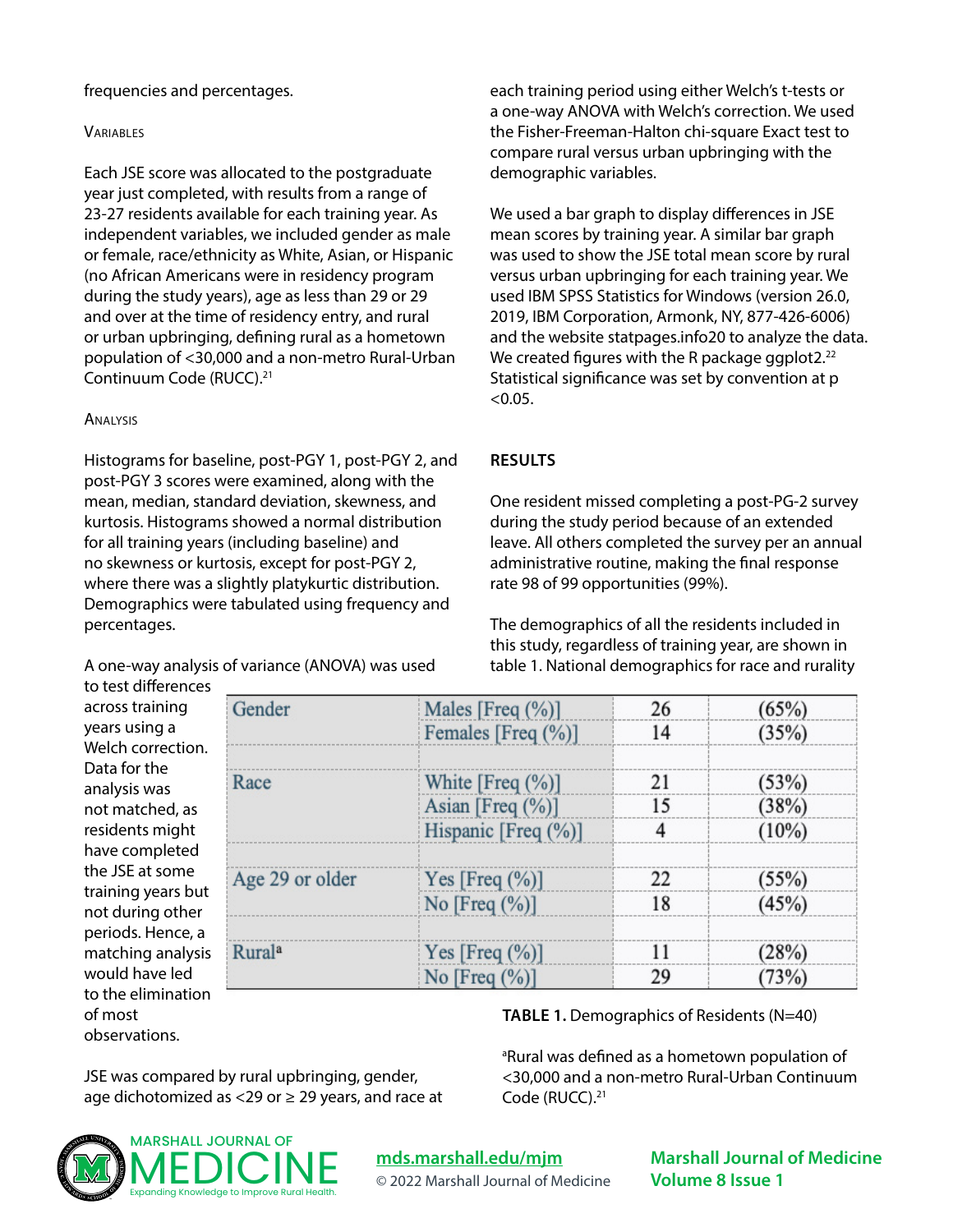

**FIGURE 1.** JSE score for all residents by year of training. Error bars reflect 95% confidence intervals, F(3, 52.06)=698, p=0.558.

of family medicine residents are not available. However, our mean age of 30 is the same as for all family medicine residents reported nationally and about two years younger than available data on all rural residencies.23 The national proportion of men in family medicine residencies is 46%, and ours of 65% is closer to the proportion reported for all rural residencies, which is 57%.

When all training years were combined, there were no significant associations of total JSE score with traditional demographics (gender, race/ethnicity, age; data not shown). Figure 1 shows the mean JSE total score for residents by training year. There was a non-significant decrease from baseline at the beginning of residency to the end of the PG-1 year and then a slight recovery, again non-significant, over the next two years. For comparison to the JSE scores shown for our study population, we found only two reports from residencies that included JSE scores for each training year in enough detail to be useful. The most similar report from a community hospital setting in Flint, Michigan showed the

following means and standard deviations: baseline: 110(14.6), post-PG-1: 117(9.8), post-PG-2: 108(14.1), post-PG-3:114(11.4).19

Figure 2 shows the mean JSE score by training year comparing those with rural vs. urban upbringing. There was no significant difference at baseline, and both groups showed a decline after the PG-1 year. However, the rural-raised residents showed a significantly different rebound after the PG-2 and PG-3 years, with the urban-raised residents showing a slight continuing decline. At baseline, although the difference in the JSE for rural-raised and urban residents was not significant, the difference of 6.97 (95% CI: -8.08, 22.02, p=0.312) might be important, and the result could be a function of a small sample. There were no significant associations of JSE score with traditional demographics (gender, age, and race/ethnicity) by training year. A comparison of rural vs. urban demographics showed the rural and urbanraised residents had no differences in traditional demographic variables (data not shown, p values > 0.20), except for race. Ninety-one percent (10/11)



**[mds.marshall.edu/mjm](https://mds.marshall.edu/mjm/)** © 2022 Marshall Journal of Medicine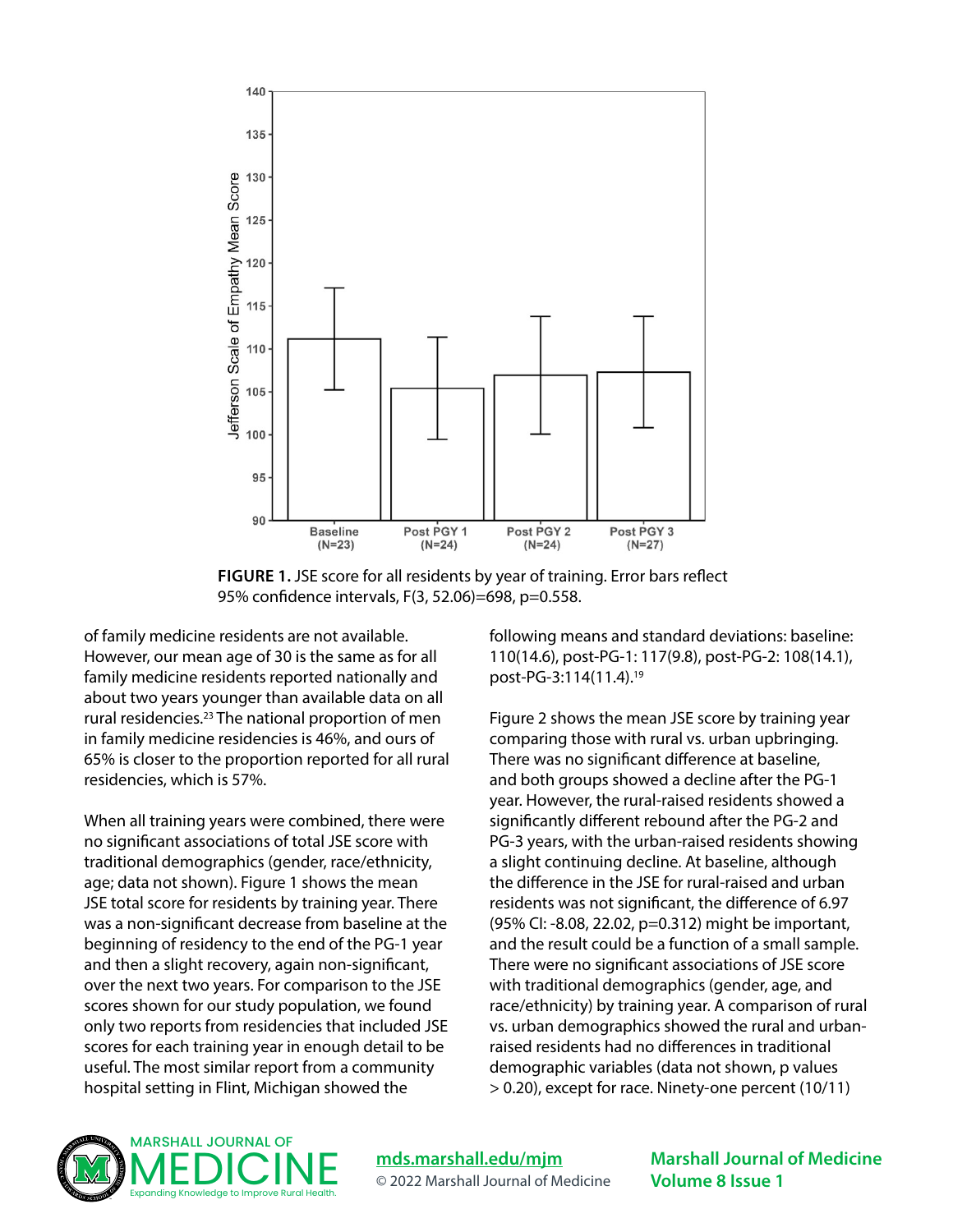

**FIGURE 2.** JSE score for all residents by rural or urban upbringing. Error bars reflect 95% confidence intervals.

of residents from rural areas were white, compared to 38% (11/29) of residents who had an urban upbringing, p=0.011. These numbers were deemed too small for further sub-analysis.

#### **DISCUSSION**

Despite many publications citing a decline in measured empathy across medical school and residency, the validity of these studies has recently been questioned.24 In our previous reports from this residency using longitudinal paired results across training, we found subsets that showed a decline, an increase, and no change in JSE scores.<sup>15,16</sup> In the current study, we could not explain these subsets using traditional demographics but did find a difference in scores based on rural upbringing. Our findings must be considered exploratory, as ideally, a more extensive data set would be used to adjust for the effects of all demographics, including rural

upbringing, on the JSE score. Ultimately, a data set large enough to do a true multivariate analysis would be ideal.

Looking at the literature on empathy among medical residents with rural upbringing, we found nothing published in English. We found one review that included 209 studies, including those in Spanish, Portuguese, French, and English, and none reported rural upbringing as a variable.25 Our previous report with student JSE was the first to include training at a rural campus as a variable. It showed that our students had higher JSE scores than those trained in urban environments, but we had too few urbanraised students to analyze using upbringing as a variable.14 We found no reports of student JSE scores that included rural upbringing as a variable.

Limitations and Strengths

As with all previous reports on resident empathy,



**[mds.marshall.edu/mjm](https://mds.marshall.edu/mjm/)** © 2022 Marshall Journal of Medicine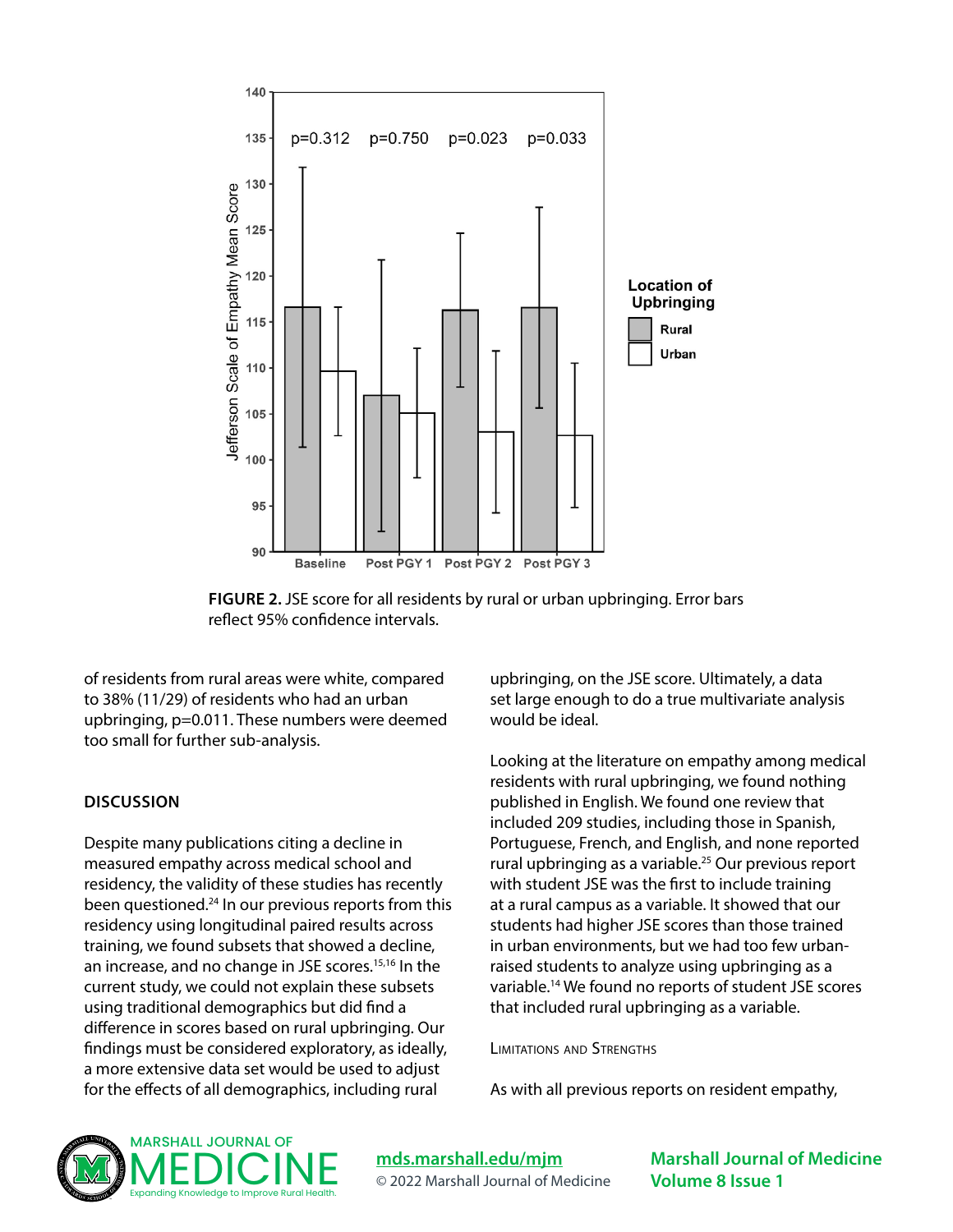single-site studies are subject to selection bias and limited generalizability. Residents who seek and subsequently match to a rural, regional hospital in an upper southeastern town of 20,000 are not representative of family medicine residents nationally. So, our findings should be generalized only to similar sites and residents with similar demographics. Our results are also subject to type 2 error because of small group sizes, although ours is comparable in size to most previous studies. A larger sample size may reveal differences in JSE scores vs. traditional demographics, and a broader data element inclusion might shed light on potential confounders. The fact that a significant association was found with rural upbringing despite the small sample size is remarkable.

Some residents may have provided more socially desirable responses, but this should not have differed in the rural vs. urban groups. Both declined after the PG-1 year, and all responses were anonymized. Although the means were significantly different, the variation in scores was considerable within each subgroup. A strength of our study is that all previous reports were cross-sectional at a single point in time in urban environments. Our study used a longitudinal design with multiple cross-sectional measurements over time in a rural site. Most previous studies had a response rate ranging from 35% to 80%. A loss rate of only 1% is a strength of our study.

Perhaps the most critical limitation is whether the JSE measures what experienced physicians recognize as empathy. We are currently studying this issue in our population of residents and faculty. Even more important is whether physicians with higher JSE scores are perceived by their patients as more empathetic. This is an area of very active debate among medical educators, and the majority agree that currently, the JSE is the best measure we have.26- 28

So, what do our findings mean? The hypotheses generated from our data could include that rural students are more resourceful and resilient to have made it to residency despite educational and socioeconomic disadvantages. If this is true, it makes an even stronger case for admitting more rural students into medical school if our goal is to

produce empathetic physicians. Our study design does not allow us to make that case. We are currently using other contemporaneous measures to describe the subset of residents who rebound from any loss of measured empathy during the PG-1 year. In our previous report, when our residents in focus groups were asked to rank ten issues that would explain an individual resident's score on the JSE, first by a wide margin was "general outlook on life."<sup>15</sup> This merits further study.

The other possibility is that rural residents working in a rural environment are more comfortable with the aspects of daily living outside of the working environment, allowing an opening to recover or maintain measures of empathy. An apparent potential explanation is that a physician might find it easier to empathize with patients who share their speech patterns and sociocultural background. If this is true, we need more rural residencies and more pathway programs to get rural students into medical school to address rural physician shortages. Our study design does not allow us to make that case either, and we continue focus groups among our residents to discern possible explanations. We also invite others to study empathy in their residencies and potentially pool data, allowing a broader and larger population to be reported.

# **CONCLUSION**

In this preliminary study in our group of family medicine residents in our rural site, we found that those with rural upbringing had similar JSE scores as they began residency and showed a similar decline after the PG-1 year compared to their urban classmates. Then, after the PG-2 and PG-3 years, those with rural upbringing showed a significant rebound of JSE scores equivalent to those at baseline, while those with urban upbringing did not recover and declined slightly.



**[mds.marshall.edu/mjm](https://mds.marshall.edu/mjm/)** © 2022 Marshall Journal of Medicine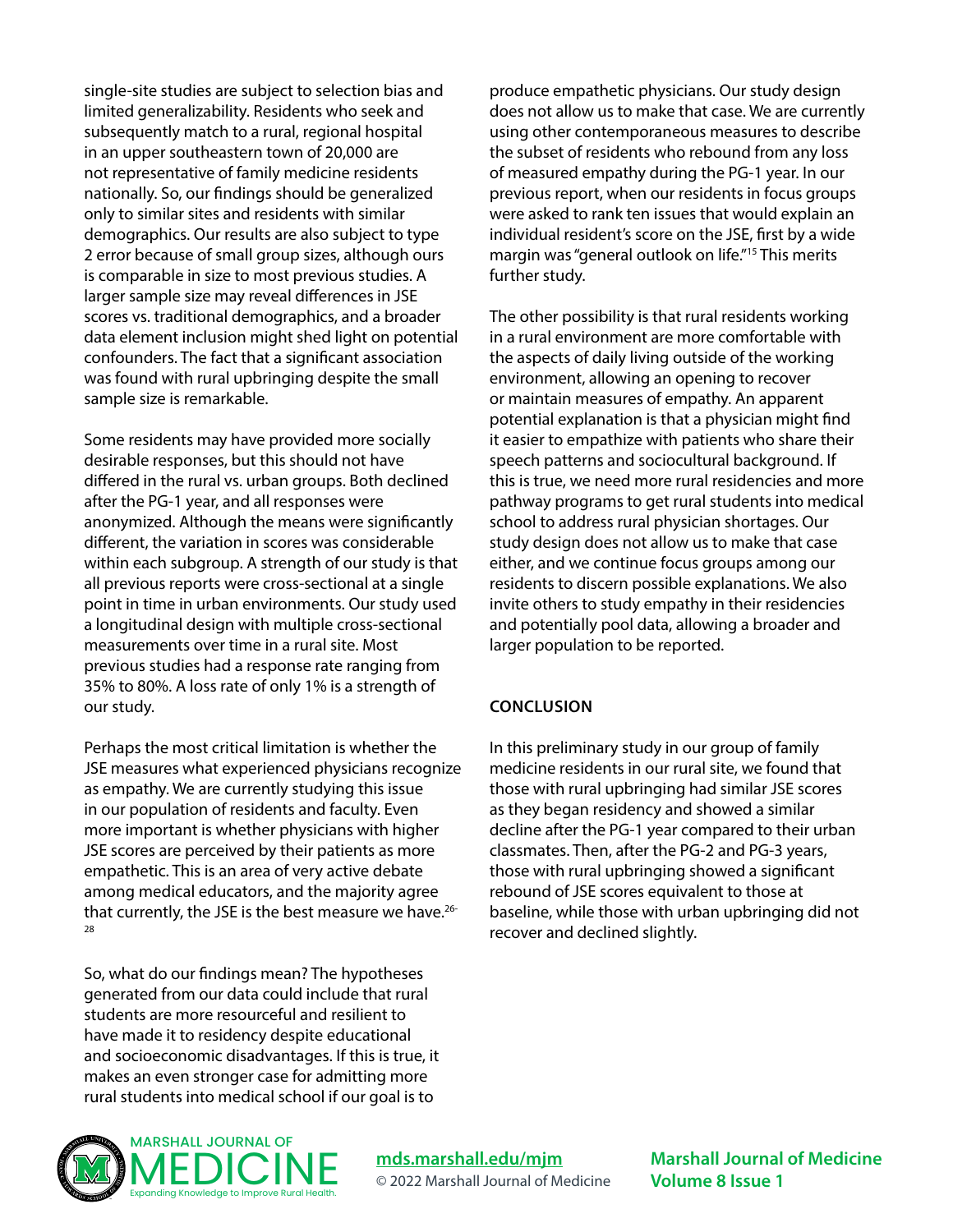## AUTHOR AFFILIATIONS

- 1. University of Louisville School of Medicine Trover Campus at Baptist Health Deaconess Madisonville
- 2. University of Louisville School of Medicine, Office of Graduate/Undergraduate Medical Education

## **REFERENCES**

- 1. Crandall LA, Dwyer JW, Duncan RP. Recruitment and retention of rural physicians: issues for the 1990s. J Rural Health. 1990 6(1):19-38. doi:10.1111/j.1748-0361.1990.tb00188.x.
- 2. Brooks RG, Walsh M, Mardon RE, Lewis M, Clawson A. The roles of nature and nurture in the recruitment and retention of primary care physicians in rural areas: a review of the literature. Acad Med. 2002 77(8):790-8. doi:10.1097/00001888-200208000-00008.
- 3. Orzanco MG, Lovato C, Bates J, Slade S, Grand'Maison P, Vanasse A. Nature and nurture in the family physician's choice of practice location. Rural Remote Health. 2011 11(3):1849.
- 4. Crump WJ, Fricker RS, Ziegler CH, Wiegman DL. Increasing the Rural Physician Workforce: A Potential Role for Small Rural Medical School Campuses. J Rural Health. 2016 32(3):254-259. doi:10.1111/jrh.12156.
- 5. Smucny J, Beatty P, Grant W, Dennison T, Wolff LT. An evaluation of the Rural Medical Education Program of the State University Of New York Upstate Medical University, 1990-2003. Acad Med. 2005 80(8):733-8. doi:10.1097/00001888- 200508000-00006.
- 6. Zink T, Power DV, Finstad D, Brooks KD. Is there equivalency between students in a longitudinal, rural clerkship and a traditional urban-based program? Fam Med. 2010 42(10):702-6.
- 7. Crump WJ, Fricker RS, Ziegler C, Wiegman DL, Rowland ML. Rural track training based at a small regional campus: equivalency of training, residency choice, and practice location of graduates. Acad Med. 2013 88(8):1122-1128. doi:10.1097/ACM.0b013e31829a3df0.
- 8. Rabinowitz HK, Diamond JJ, Markham FW, Wortman JR. Medical school programs to increase the rural physician supply: a systematic review and projected impact of widespread

replication. Acad Med. 2008 83(3):235-43. doi:10.1097/ACM.0b013e318163789b.

- 9. Frisch L, Kellerman R, Ast T. A cohort study of family practice residency graduates in a predominantly rural state: initial practice site selection and trajectories of practice movement. J Rural Health. 2003 19(1):47-54. doi:10.1111/j.1748-0361.2003.tb00541.x.
- 10. Maudlin RK, Newkirk GR. Family Medicine Spokane Rural Training Track: 24 years of ruralbased graduate medical education. Fam Med. 2010 42(10):723-8.
- 11. Ross R. Fifteen-year outcomes of a rural residency: aligning policy with national needs. Fam Med. 2013 45(2):122-7.
- 12. Hojat M, Vergare MJ, Maxwell K, et al. The devil is in the third year: a longitudinal study of erosion of empathy in medical school. Acad Med. 2009 84(9):1182-91. doi:10.1097/ ACM.0b013e3181b17e55.
- 13. Hojat M, Gonnella JS. Eleven Years of Data on the Jefferson Scale of Empathy-Medical Student Version (JSE-S): Proxy Norm Data. and Tentative Cutoff Scores. Med Princ Pract. 2015 24(4):344-50. doi:10.1159/000381954
- 14. Crump WJ, Ziegler CH, Fricker RS. A Longitudinal Measure of Medical Student Empathy at a Regional Campus: Are we different? Could this be a valuable evaluation method for curriculum change? J Regional Medical Campuses. 2021 4(1). doi:10.24926/jrmc.v4i1.3475.
- 15. Crump W, Ziegler C, Fricker R. Does empathy really decline during residency training? A longitudinal look at changes in measured empathy in a community program. J Regional Medical Campuses 2021. 4(4). doi: 10.24926/jrmc. v4i4.4206.
- 16. Crump W, Ziegler C, Fricker R. A Residency Professional Identity Curriculum and a Longitudinal Measure of Empathy. J Regional Medical Campuses. 2018 1(4). doi:10.24926/jrmc. v1i4.1353.
- 17. Martin D. A Short History of Trover Clinic with Commentary. McClanahan Publishing House; 1989.
- 18. Mangione S, Kane GC, Caruso JW, Gonnella JS, Nasca TJ, Hojat M. Assessment of empathy in different years of internal medicine training. Med Teach. 2002 24(4):370-3. doi:10.1080/01421590220145725.



**[mds.marshall.edu/mjm](https://mds.marshall.edu/mjm/)** © 2022 Marshall Journal of Medicine